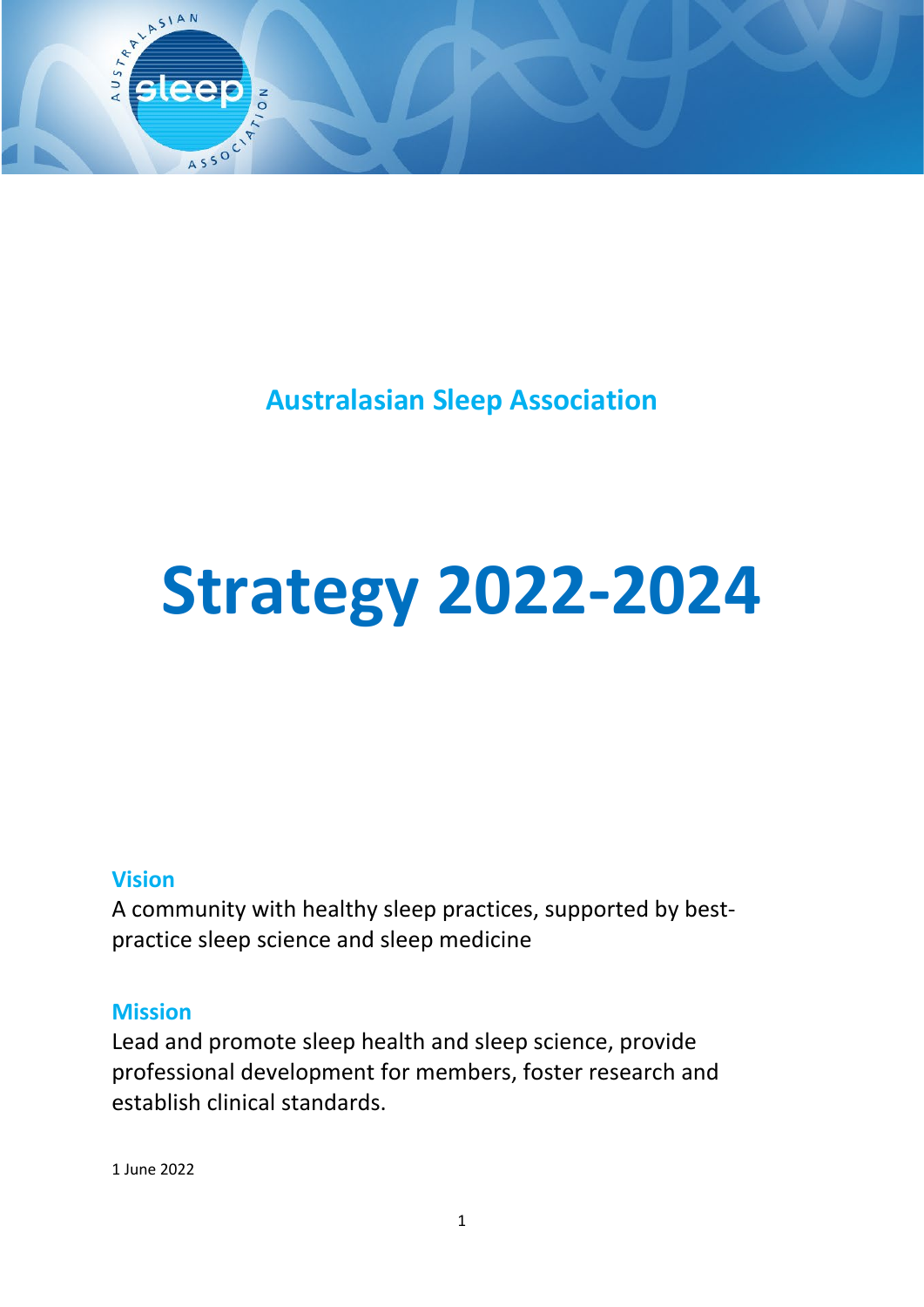

 $550^\circ$ 

ARY ASIAN

We see ASA as a connector or catalyst between the sleep community, researchers, health professionals, the public, industry and government.

We have a strong shared identity as a diverse community of sleep experts who have important and valuable contributions to make to the health of our communities. The beginning of a major threeyear Commonwealth grant program will significantly boost our organisation's capacity to disseminate our expertise among health policy makers and primary healthcare practitioners.

In the next two years, we will focus on strengthening our foundations of diversity, community and belonging, and continue to build our organisation's financial sustainability. This is so we can continue to grow and develop from a position of strength.

We aspire to do all this with courage, confidence, creativity, adaptability and collaboration.

### **Community**

Member numbers are returning to pre-COVID levels and we look forward to growth during this strategy period of 2022-2024. We will prioritise some specific goals that include rebuilding a sense of belonging and community among members.

A key goal is to develop our first comprehensive membership strategy. This will include improving the quality of data we currently have on members, and increasing our understanding of why different member groups choose to join and remain part of the ASA community. Articulating clear and persuasive member benefit offerings for the main member groups will be an important part of the strategy.

#### Key goals

- Promote the Fellow of Dental Sleep Medicine program and increase the number of dentist members by 20% by 30 June 2024
- Recommence in-person state meetings
- Focus on other ways to strengthen community and belonging
- Establish new recognition and retention activities such as a long-term member award, a career break membership fee, and promoting the international member rate to younger members
- Test a refer-a-colleague campaign to attract new members
- Develop a comprehensive membership strategy by 30 June 2024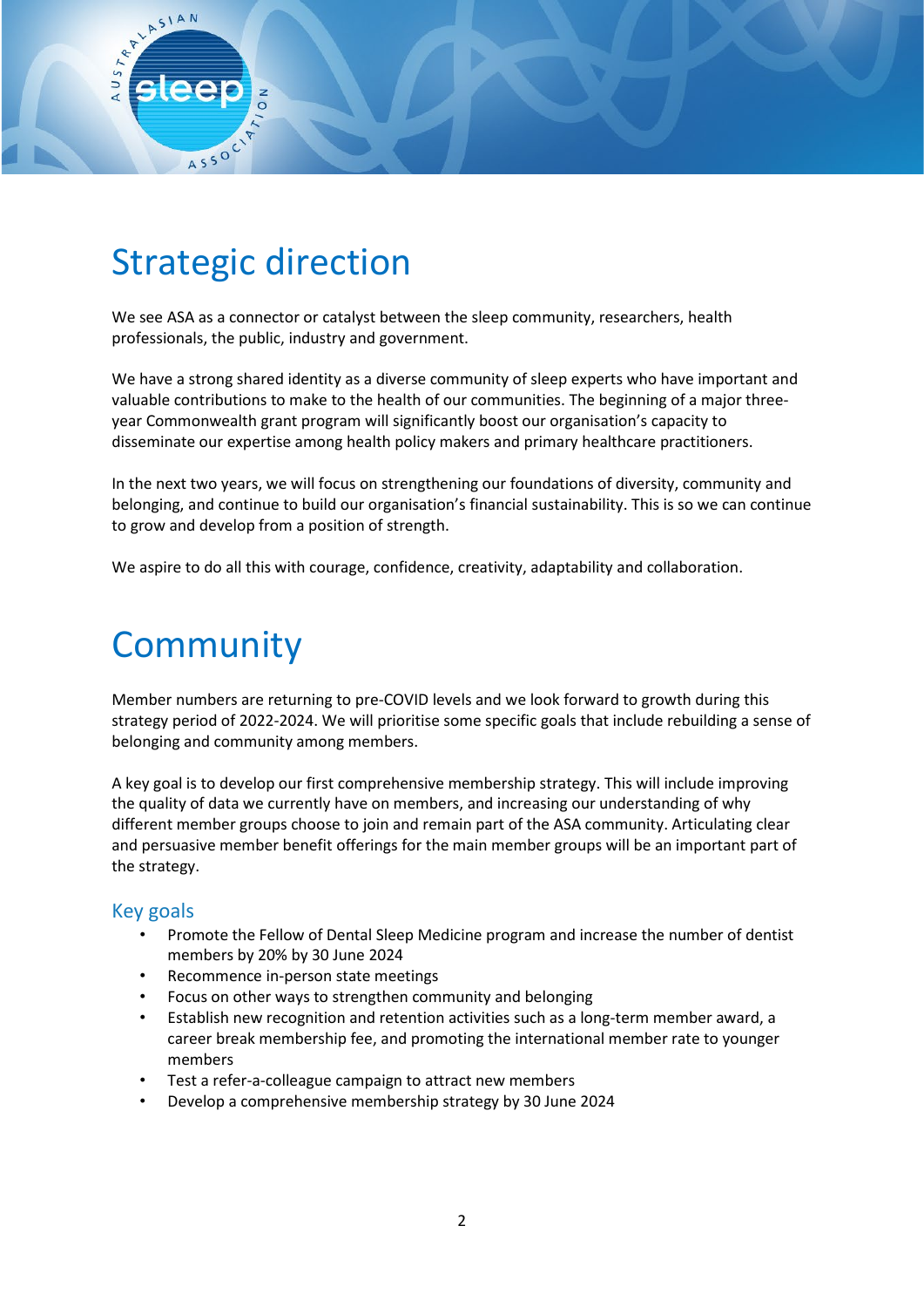# Education

1550C

ARY ASIAN

A key goal for this strategy is to establish an education framework or curriculum that applies across all ASA education activities. This will ensure the ASA runs education for all craft groups, career stages and other member segments across a defined number of years. It will also help refine our education program, focussing on delivering the education different groups of members (and non-members) need in the best format for those members.

Developing the framework will require collaboration across the Education, Clinical, Conference and Membership committees where previously they have worked independently. It will make a significant contribution to the development of the membership strategy and articulating the member benefit offerings for different groups of members.

#### Key goals

- Develop and implement an education framework
- Ensure the success and impact of the grant program stream helping primary healthcare clinicians increase their capacity to delivery sleep health services in their clinical practice
- Strategically develop the on-demand education resources in the ASA Learning Centre
- Gather data on member preferences for accessing education conferences, on demand, webinars, masterclasses, workshops etc.
- Articulate a vision for the evolution of Sleep DownUnder in the post-COVID environment
- Achieve the Fellow of Dental Sleep Medicine program targets in the first two years of operation

# Advocacy

Advocacy is taking action to bring about positive change. Although there has been no direct lobbying activity by the ASA since February 2020, a range of advocacy activities have continued through responses to government consultations, applications for changes to the PBS and MBS, the publication of position and opinion papers in scientific journals, and other matters such as COVID-19 pandemic issues and the Philips device rectification process. A funding stream from the Commonwealth grant program will enhance our capacity to consult with members, inform them about key health policy issues, and provide expert sleep health advice to the Commonwealth Government and other stakeholders.

We will seek to achieve specific advocacy goals during this strategy, collaborating where possible with the Sleep Health Foundation and others to realise some of the recommendations of the parliamentary inquiry.

#### Key goals

• Medicare benefits for home sleep studies and overnight oximetry for children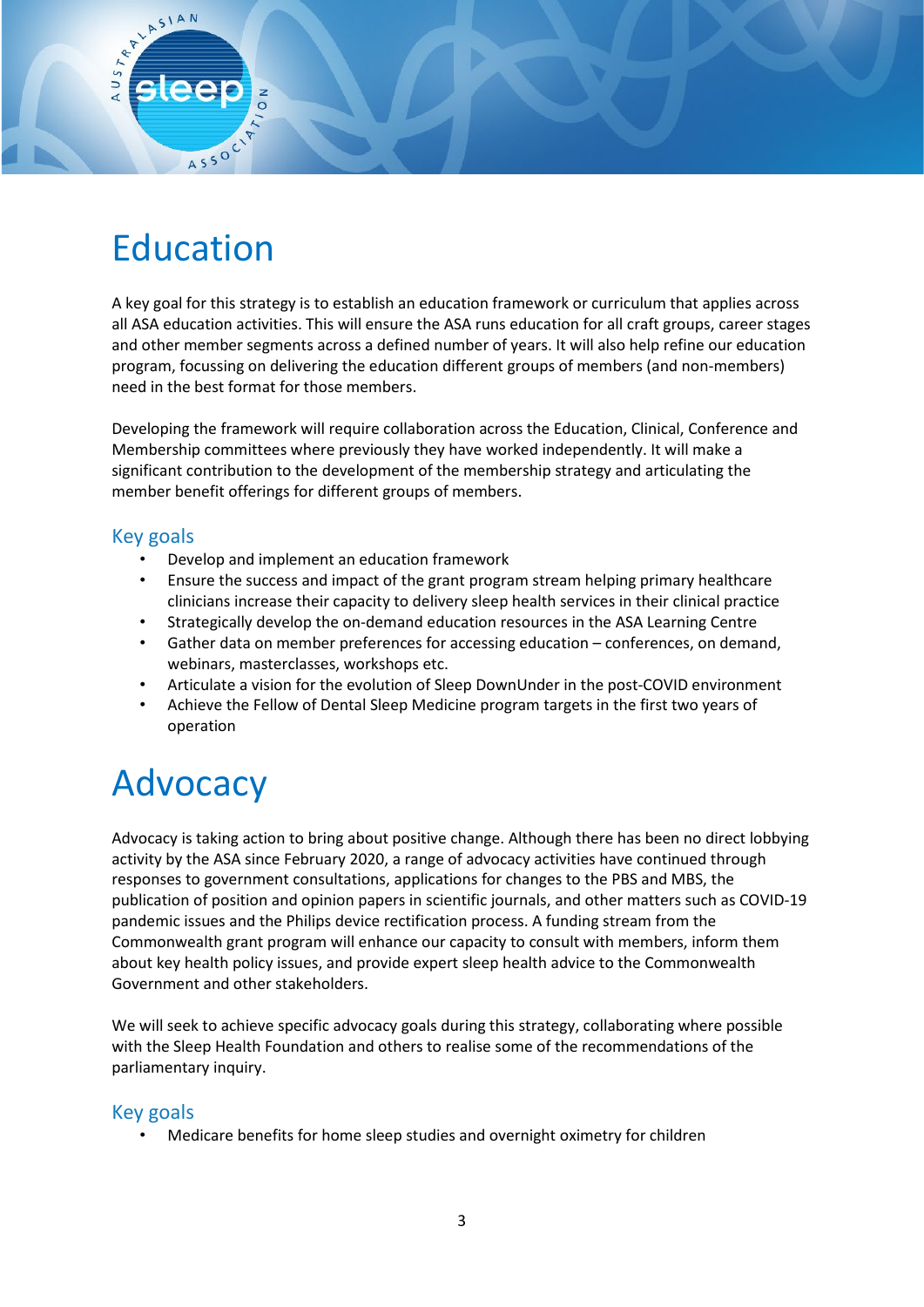

- Sleep medicine becomes recognised as a stand-alone specialty
- Meet our Commonwealth grant obligations in relation to providing advice to government and communicating and consulting with members.

## Clinical

ASSOC

ARY ASIAN

The Clinical Committee has a steady flow of ongoing work responding to requests for information and input on clinical topics, while also being involved in overseeing the ASA/NATA Sleep Disorders Service accreditation scheme, writing groups developing position statements and guidelines for publication, and the Medicines Sub-Committee.

During this strategy, there will be a focus on articulating the structures around commissioning writing groups and ensuring the right clinical topics are prioritised. Maintaining motivation and progress across writing groups is also a key concern. The Clinical Committee also has important contributions to make to the strategic priorities being undertaken in the advocacy and education areas.

#### Key goals

- Review processes for commissioning writing groups and finalise a policy that deals with all aspects of this activity for the whole ASA by 30 June 2022
- Publish updated guidelines on polysomnography by 31 December 2022
- Support advocacy goals to achieve outcomes for specific patient groups: children, and people with central disorders of hypersomnolence
- Consult with craft groups on which topics for position statements and clinical guidelines are the highest priority in their discipline
- Contribute to the development of the education framework in relation to clinical disciplines and education pathways.

### Research

The Research Committee has an ongoing program of work managing the ASA's awards and prizes program, supporting early career researchers, supporting members' research grant applications when requested, and responding to government consultations on national research grant programs.

In this strategy period, increasing funding for research awards will be the key priority. In addition to seeking specific philanthropic support for the awards program from members and external stakeholders, this will include setting out a pathway for longer-term sustainability for the program through a significant increase in funds invested to generate income in perpetuity.

#### Key goals

• Renew or replace completed funding agreements to total at least \$20,000 each year